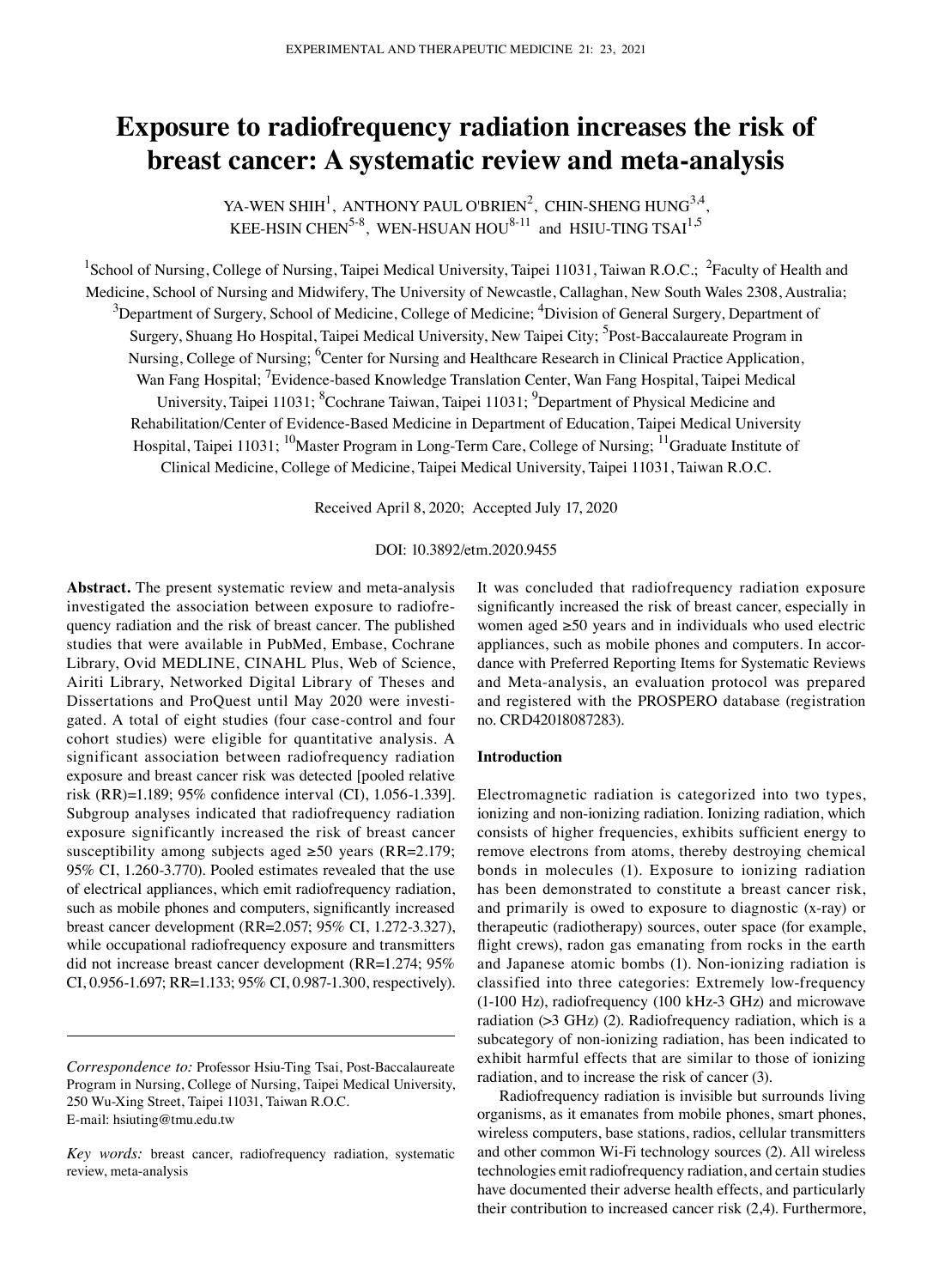in 2011 the International Agency for Research on Cancer (5), which is a branch of the World Health Organization, classified non‑ionizing radiofrequency radiation as possibly carcinogenic to humans categorizing it in group 2B (6).

Breast cancer is one of the most commonly diagnosed cancers affecting women in Taiwan, and its incidence rate is gradually increasing worldwide (7). The known risk factors for breast cancer are obesity (8), smoking (9), genetic mutations such as breast cancer susceptibility gene 1 (BRCA1) and breast cancer susceptibility gene2 (BRCA2) which are tumor suppressor genes (9,10), family history (11,12), alcohol consumption (11‑14), exposure to estrogen hormones over an extended period (11,14), diethylstilbestrol and postmenopausal hormone therapy (15,16). In addition, previous studies suggested that breast cancer can be attributed to exposure to radiofrequency radiation (17,18). Experimental research has demonstrated that simulated radiofrequency radiation exposure can cause damage to human breast cancer MCF‑7 cells and promote the formation of reactive oxygen species (ROS), which are the primary cause of DNA strand breaks and cell death (17,18). Cigand Naziroglu (17) indicated that exposure of breast cancer cells to radiofrequency radiation was associated with the accumulation of ROS and disruption of mitochondrial membrane pores, which resulted in swelling and dysfunction of mitochondria, causing rupture of the outer membranes and the release of apoptosis‑inducing factors. Therefore, it was hypothesized that exposure to radiofrequency radiation may induce breast cancer development due to the induction of oxidative stress and apoptosis in breast cancer cells.

In addition, previous studies have also focused on the effects of the exposure to non‑ionizing radiofrequencies on brain tumors, leukemia, salivary gland tumors, infertility and electro‑hypersensitivity (3,6,19,20). Although a number of studies have investigated the association between exposure to radiation and cancer, the majority of meta-analysis studies have focused on the association between mobile phones and tumors (21‑23) or electromagnetic fields and breast cancer (24). Potential breast cancer risks from radiofrequency radiation emitted from novel technologies developed last decade, such as digital mobile phones, increases public health concerns (25). Therefore, to the best of our knowledge, the present study performed the first meta‑analysis aiming to evaluate and obtain more precise and comprehensive estimates of the association between radiofrequency radiation exposure and the risk of breast cancer.

#### **Materials and methods**

*Data sources and search strategy.* Studies were identified using a comprehensive literature search in the following electronic databases: PubMed (https://www.ncbi.nlm.nih. gov/), Embase (https://www.embase.com/), Cochrane Library (https://www.cochranelibrary.com/), Ovid MEDLINE (http://ovidsp.dc2.ovid.com/sp‑4.07.0b/ovidweb.cgi), CINAHL Plus (https://www.ebsco.com/products/research-databases/ academic‑search‑ultimate), Web of Science (http://apps. webofknowledge.com), Airiti Library (http://www.airitilibrary. com/), Networked Digital Library of Theses and Dissertations (http://search.ndltd.org) and ProQuest (https://search.proquest. com), until May 2020. Search terms, including 'radiofrequency', 'radio', 'smartphone', 'cell phone', 'mobile phone', 'transmitter station', 'antenna', 'base station', 'radar installation', 'Wi‑Fi', 'breast cancer incidence' and'breast neoplasm incidence' were applied for each database. To increase the precision and specificity of article retrieval, [mesh term] and [text word] were used to search each databases. However, since the Embase database does not have mesh term set up, therefore, we 'emtree term'/'exploded' was used instead of mesh term. If the database does not have mesh term or text word set up, then [keyword] was utilized for searching.

The strategy used for searching PubMed was as follows: ['Radiofrequency' (Text Word) OR 'radiofrequency' (MeSH Terms) OR 'radio' (Text Word) OR 'radio' (MeSH Terms) OR 'smartphone' (Text Word) OR 'smartphone' (MeSH Terms) OR 'cell phone' (Text Word) OR 'cell phone' (MeSH Terms) OR 'mobile phone' (Text Word) OR 'mobile phone' (MeSH Terms) OR 'transmitter station' (Text Word) OR 'transmitter station' (MeSH Terms) OR 'antenna' (Text Word) OR 'antenna' (MeSH Terms) OR 'base station' (Text Word) OR 'base station' (MeSH Terms) OR 'radar installation' (Text Word) OR 'radar installation' (MeSH Terms) OR 'Wi-Fi' (Text Word) OR 'Wi‑Fi' (MeSH Terms)] AND ['breast cancer incidence' (Text Word) OR 'breast cancer incidence' (MeSH Terms) OR 'breast neoplasm incidence' (Text Word) OR 'breast neoplasm incidence' (MeSH Terms)].

*Inclusion and exclusion criteria.* The title and abstract of all retrieved articles were reviewed. The studies were limited to those involving human individuals and were written either in English or Chinese, but with no limitation on the date in which the study was conducted. For inclusion, the studies were required to meet all the following criteria: i) Evaluated associations between radiofrequency radiation and the risk of breast cancer; ii) studied a human population; iii) provided detailed data for calculating the relative risk (RR) or odds ratio (OR) and 95% confidence interval (CI); and iv) investigated radiofrequency radiation or any frequency classified as radiofrequency. All observational studies (cohort, cross‑sectional and case‑control studies) were included, the primary outcomes of the incidence rate recorded in the Cancer Registry of breast cancer were examined and detailed data for calculating the RR or OR and 95% CI were provided. A total of two investigators developed the selection criteria and conducted the literature search. Another investigator assessed the retrieved studies for accuracy and reliability of meeting the inclusion criteria, and independently examined the included studies. Studies were excluded if they were; i) duplicates of previous publications; ii) meta-analyses, commentaries, letters, reviews or editorial articles; and iii) were performed in animal models.

*Data extraction.* Initially, the title and abstract of all articles were reviewed to identify their eligibility by two reviewers, and studies were considered eligible if they investigated the association between radiofrequencies and breast cancer risk. All studies matching the inclusion criteria were retrieved for subsequent examination and data extraction. The rates and the observed and expected cases from candidate studies were validated to ensure that appropriate data were identified and correctly transcribed into a spreadsheet. A total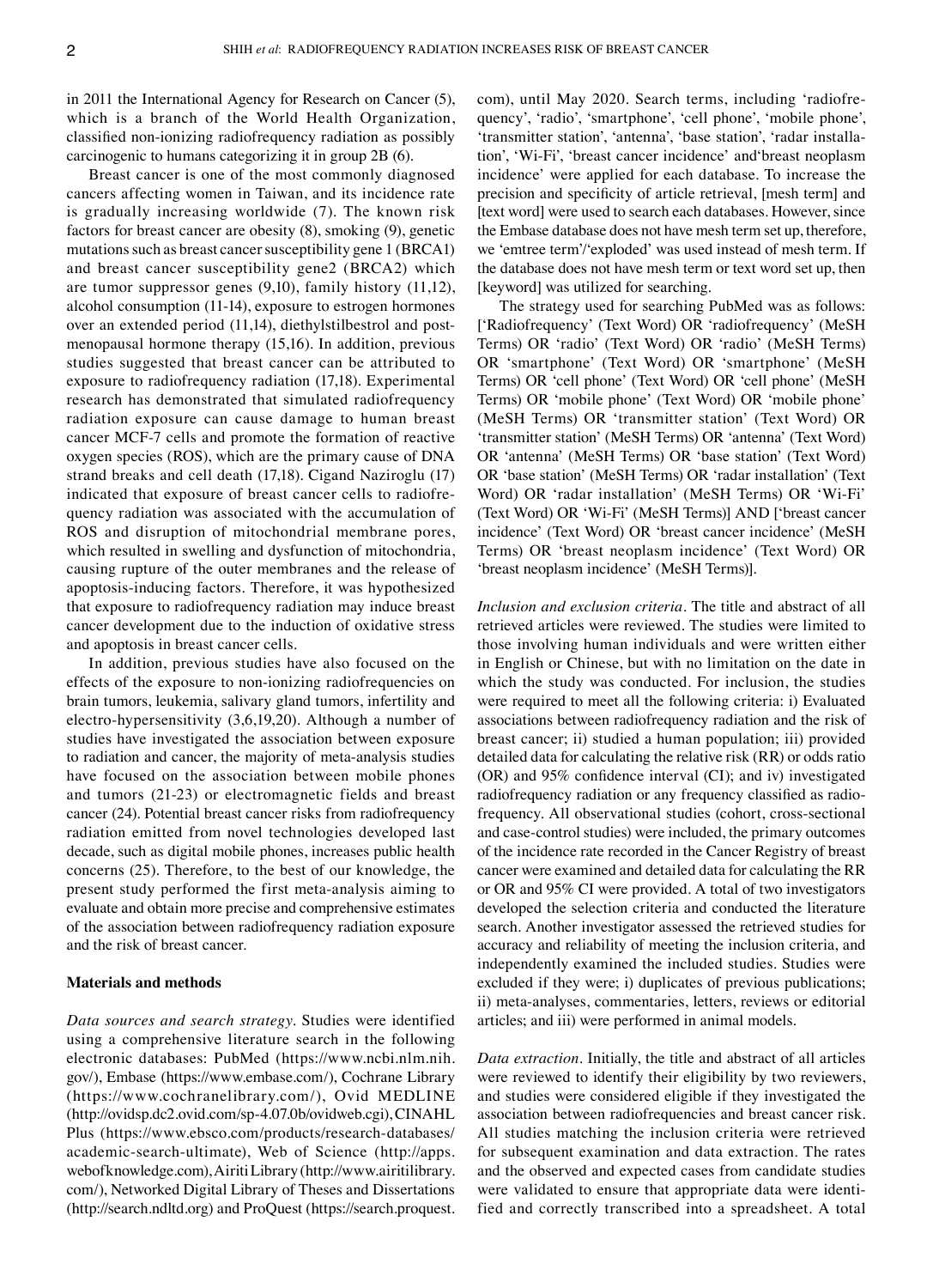of two investigators developed a data extraction sheet and independently extracted the data from each study, including characteristics of the selected studies (authors' names and year of publication), the patient populations (country and number of patients in each group), the study design (cohort or case‑control study design), the exposure to radiation (type, frequency, length and intensity of exposure) and outcome measures and confounding variables of the study. Discrepancies were examined by another investigator and consensus was achieved by discussion between all investigators. In accordance with Preferred Reporting Items for Systematic Reviews and Meta‑analysis, an evaluation protocol was prepared and registered with the PROSPERO database (registration no. CRD42018087283).

*Methodological assessment.* A quality assessment method for case and control studies was developed based on the Newcastle‑Ottawa Scale (NOS) (26). According to this method, three aspects of all studies were assessed, which included eight indicators for selecting cases and controls, the comparability of cases and controls and the exposure or outcome assessment. The total possible scores ranged from 0‑9 points, where a higher scores indicate higher quality. NOS was used to assess the quality of all eight included studies, and the scores of all selected studies ranged between 5‑7. A total of three parameters were assessed: i) Selection bias; ii) compara‑ bility of the included studies; and iii) assessment of exposure for cohort and case control studies. A total of two investigators individually evaluated the quality of the studies. Any conflicts were resolved by discussion with a third investigator until a consensus was reached.

*Statistical analysis.* All quantitative data were pooled to assess the association between radiofrequency radiation exposure and the risk of breast cancer using the RR. According to Pagano and Gauvreau  $(27)$ , when the disease incidence is low  $\left($ <10%) in unexposed and exposed groups in case‑control studies, the OR approximately equals the RR. Therefore, the significance of the RR and 95% CI was examined to determine whether an association between radiofrequency radiation and the risk of breast cancer existed.

Heterogeneity was examined using the Cochran Q-test and  $I^2$  test. A Cochran Q-test score < 0.05 and an  $I^2$ -value of >50% were considered to represent substantial heterogeneity, whereas a Cochran Q-test score  $\geq 0.05$  and an I<sup>2</sup>-value of <50% were considered to represent homogeneity across studies (28). According to the statistical heterogeneity, fixed‑effect models were performed when homogeneity existed.

Subgroup analyses were conducted to determine the possible influences of certain factors, including age, mobile phones and computers, occupational radiofrequency, transmitters. Funnel plot asymmetry was measured using Egger's regression intercept test (29), and an Egger's regression test <0.05 indicated publication bias. The trim‑and‑fill method (30) was used to additionally adjust for the possible bias in the overall log or via imputing the estimated number of missing studies. All statistical tests were two‑sided. To estimate the robustness of the findings with respect to different assumptions, a sensitivity analysis was conducted via deleting one study to examine the influence of individual datasets on the pooled RR. All data analyses were performed with Comprehensive Meta‑Analysis v2.0 software (Biostats, Inc.).

## **Results**

*Study selection.* The search strategy yielded 9,571 studies, and 4,980 studies remained following the removal of duplicates, 4,556 of which were excluded after screening the title and abstract. The reasons for exclusion are presented in Fig. 1. The full manuscripts of 35 articles were obtained, 27 of which were excluded, as 25 studies referred to different target populations, and two studies contained no extractable data. Therefore, eight studies were eligible and were included in the quantitative synthesis. The Preferred Reporting Items for Systematic Reviews and Meta‑Analyses (31) flow diagram of the review process is presented in Fig. 1.

*Characteristics of the included studies.* The characteristics of the included studies are presented in Table I. The papers were published between 1996 and 2013. A total of four out of eight were cohort studies (32‑35), and the other four were case‑control studies (36‑39). A total of four studies were performed in Northern European countries (Norway and Sweden), two in Israel, one in Turkey and one in Korea. A total of four studies involved occupational exposure to radiofrequency fields, two other studies focused on the residential exposure to radiofrequency fields by people who lived close to antenna/radio transmitters and the remaining two studies examined the use of electrical appliances, including mobile phones/computers. A total of three studies evaluated an age group of ≥50 years old. Subgroup analyses was based on the aforementioned data that were provided by the original research.

*Methodological quality.* A methodological quality assessment was performed for all included studies using NOS, and the scores of all selected studies ranged from 5‑7, with the average score being 6. The lowest score of the included studies was 5 (35,36,39). These studies either exhibited low response and follow‑up rates, particularly with no description of the lack of follow‑up and without a precise description of the sample selection, or the study's representability was questioned. The scoring details are presented in Table II.

*Outcomes of the meta‑analysis.* The association between radiofrequency radiation exposure and the risk of breast cancer was significant (Fig. 2; pooled RR=1.189; 95% CI, 1.056‑1.339). Heterogeneity among the studies was evident  $(Q=17.6; P=0.014; I<sup>2</sup>=60\%)$ . To estimate how the robustness of the findings affected the final results, a sensitivity analysis was conducted by removing one study (32) from the analysis to detect the pooled RR estimates (RR=1.164; 95% CI, 1.049-1.291) in the random-effects model  $(Q=13.04; P=0.04;$  $I^2$ =54%), which indicated that the results were statistically robust with only a slight heterogeneity being present.

The sources of heterogeneity were additionally explored via a subgroup analysis of the age and the different types of radiofrequency radiation exposure sources, according to the previously established characteristics of the studies. The results indicated that radiofrequency radiation exposure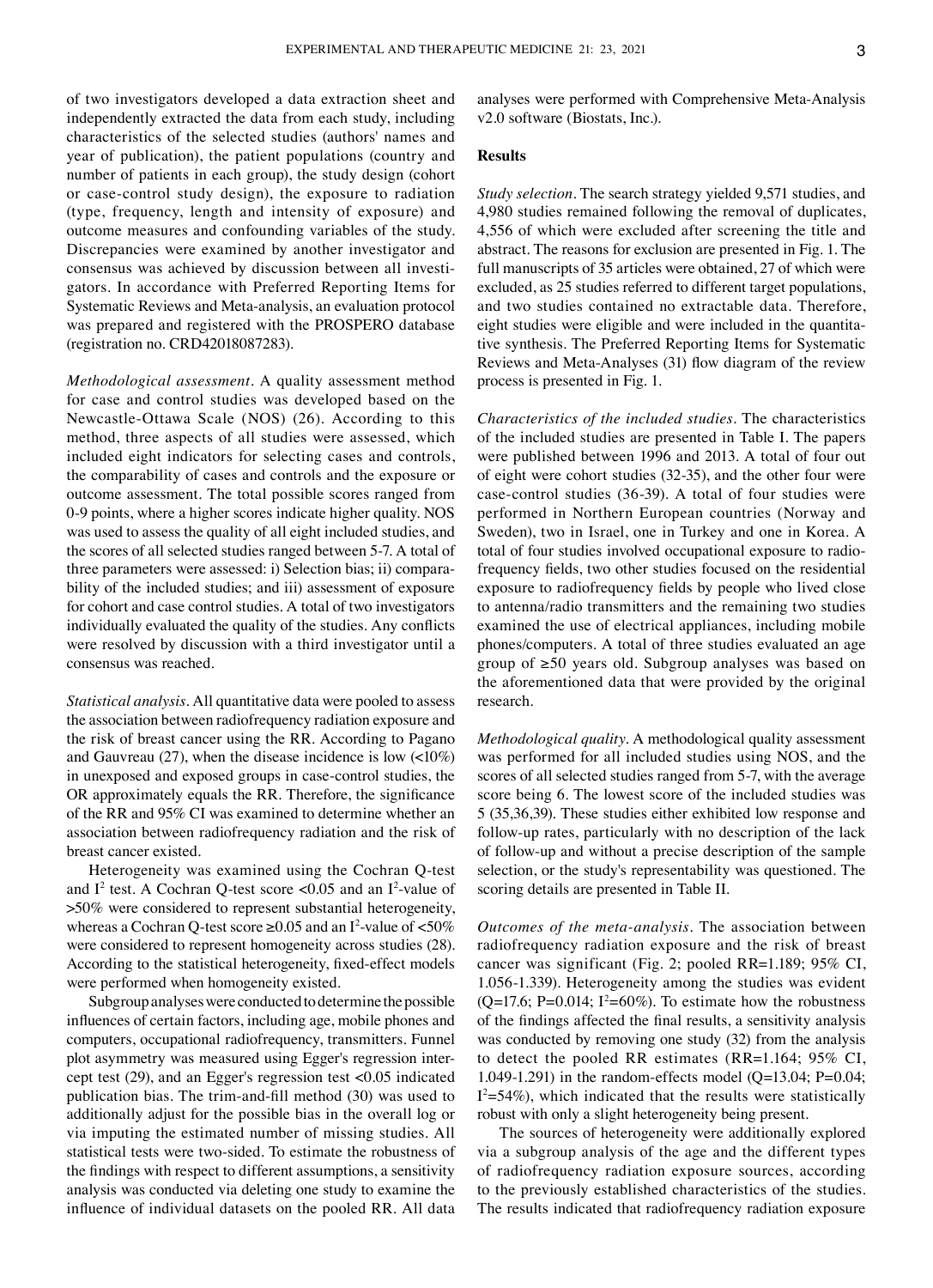

Figure 1. Preferred Reporting Items for Systematic Reviews and Meta-Analyzes flow diagram of the review process. A total of 9,571 studies were searched initially, 4,980 duplicate articles were excluded. A further 4,556 articles were excluded due to the following reasons: Conference papers/editorial letter/ comments (n=32); meta-analysis or reviews (n=87); animals/cell/gene studies (n=978); study protocol (n=22); being irrelevant to the main subject, including those that did not focus on exposure and breast cancer incidence, radiation for the treatment of cancers and the prevention of cancer recurrence (n=1,286); being the irrelevant outcome of incidence for breast cancer, such as those investigating radiofrequency and the risk of other cancers except for breast cancer (n=890); and exposure not within scope of study (n=1,261). In total, there were 35 studies remaining for full manuscript review, of which 27 studies were excluded: Different target population (n=25) and data could not be extracted (n=2). Finally, 8 studies were included for further qualitative and quantitative analyses.

significantly increased the risk of breast cancer susceptibility among subjects aged ≥50 years (Fig. 3; RR=2.179; 95% CI,  $1.260 - 3.770$ , but not among subjects aged  $\lt 50$  years (Fig. 4; RR=1.053; 95% CI, 0.910‑1.218). In addition, mobile phone/computer exposure significantly increased the risk of breast cancer (Fig. 5; RR=2.057; 95% CI, 1.272‑3.327), but a significant association was not observed for radiofrequency radiation exposure in an occupational environment (Fig. 6; RR=1.274; 95% CI, 0.956‑1.697) or for transmitter exposure (Fig. 7; RR=1.133; 95% CI, 0.987‑1.300).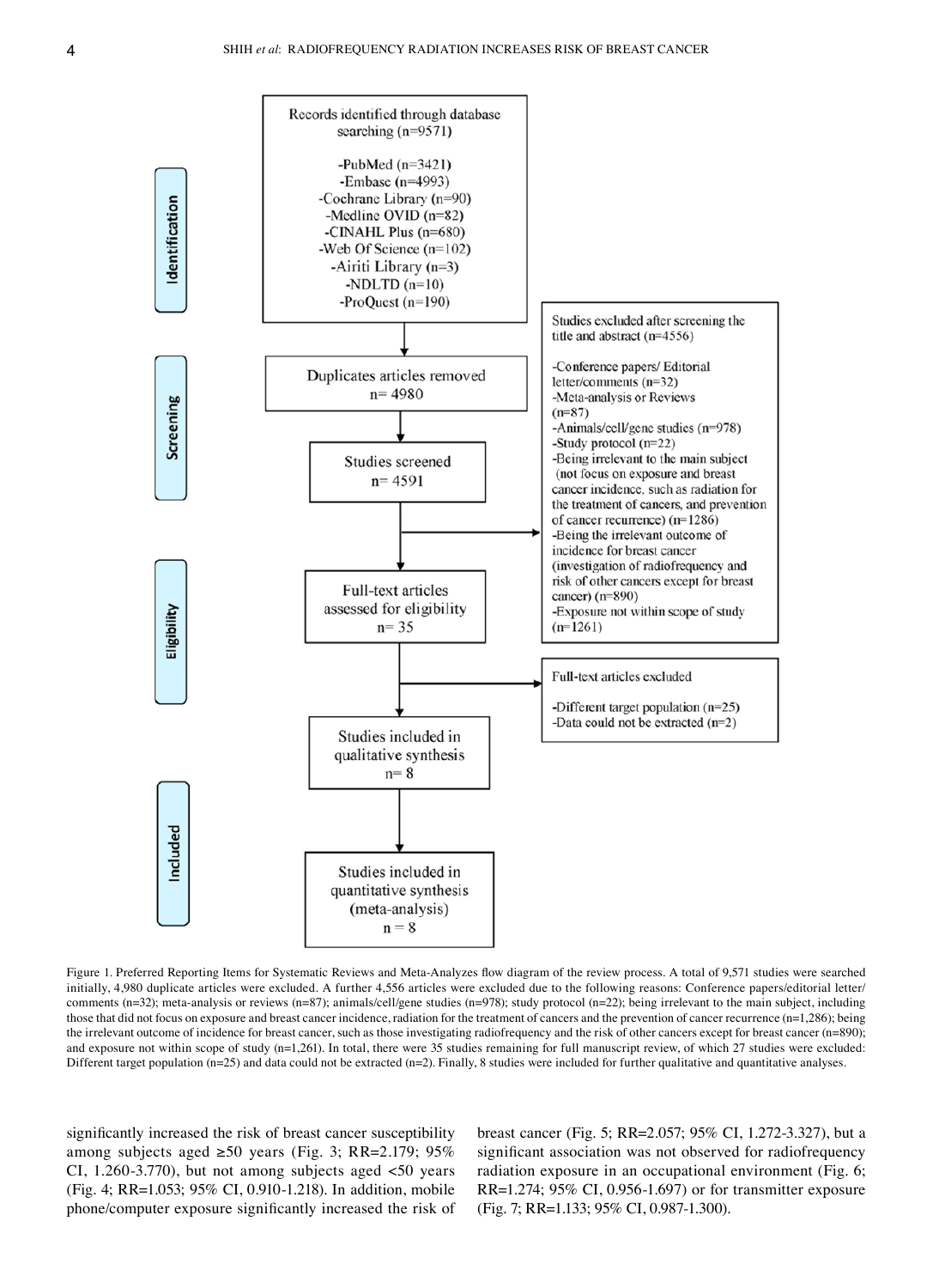| Ó               |
|-----------------|
| ふち こうさいきょう      |
| ちゅうこころ きょうこうしょう |
| į               |
| i<br>こうきょう つきかい |
| i               |
|                 |

| Table I. Characteristics of the included studies (n=8). |         |                                                                                   |                         |                                                                           |                                                                      |                                    |         |
|---------------------------------------------------------|---------|-----------------------------------------------------------------------------------|-------------------------|---------------------------------------------------------------------------|----------------------------------------------------------------------|------------------------------------|---------|
| First author, year                                      | Country | No. cases/Total<br>population                                                     | En<br>Study desi        | Exposure type                                                             | Confounder variables                                                 | Principal results                  | (Refs.) |
| Tynes et al, 1996                                       | Norway  | 50/2,619                                                                          | Cohort                  | Occupation, radio and telegraph<br>operators working at sea               | Age and shift                                                        | OR 4.6; 95% CI,<br>1.26-16.68      | (32)    |
| Kliukiene et al, 1999                                   | Norway  | 22,543/21,483,769<br>person-years                                                 | Cohort                  | Occupation, occupational title codes                                      | Age, socioeconomic status<br>and age at first birth                  | RR, 1.14; 95% CI,<br>1.10-1.19     | (33)    |
| Pollán et al, 2001                                      | Sweden  | 203/1,779,646                                                                     | Cohort                  | Occupation, occupational title codes                                      | geographical area<br>Age, period and                                 | RR, 1.31; 95% CI,<br>0.94-1.81     | (34)    |
| Ha et al, 2003                                          | Korea   | 3,152/126,523<br>person-years                                                     | Case-control<br>study   | Residence, radio transmitters                                             | Age                                                                  | RR, 1.20; 95% CI,<br>$1.1 - 1.3$   | (36)    |
| Kliukiene et al, 2003                                   | Norway  | 99/396                                                                            | þ<br>Case-cont<br>study | Occupation, radio and telegraph<br>operators at sea                       | Age and ER status                                                    | OR, 1.43; 95% CI,<br>$0.74 - 2.74$ | (37)    |
| Beniashvil et al, 2005                                  | Israel  | 360/585                                                                           | Cohort                  | Electric devices, exposure to mobile<br>phones, televisions and computers | Age                                                                  | OR, 2.48; 95% CI,<br>1.35-4.54     | (35)    |
| Atzmon et al, $2012$                                    | Israel  | 10/297                                                                            | Case-control<br>study   | Residence, cellular and radio antenna<br>transmitters                     | smoking, radiation intensity<br>Age, gender, education,<br>and years | OR, 1.04; 95% CI,<br>$0.89 - 1.20$ | (38)    |
| Aydoğan et al, 2013                                     | Turkey  | 70/140                                                                            | Case-control<br>study   | Electric devices, environment and<br>daily mobile phone use               | Number of children and<br>stress                                     | OR, 1.50; 95% CI,<br>$0.68 - 3.29$ | (39)    |
|                                                         |         | RR, relative risk; OR, odds ratio; CI, confidence interval; ER, estrogen receptor |                         |                                                                           |                                                                      |                                    |         |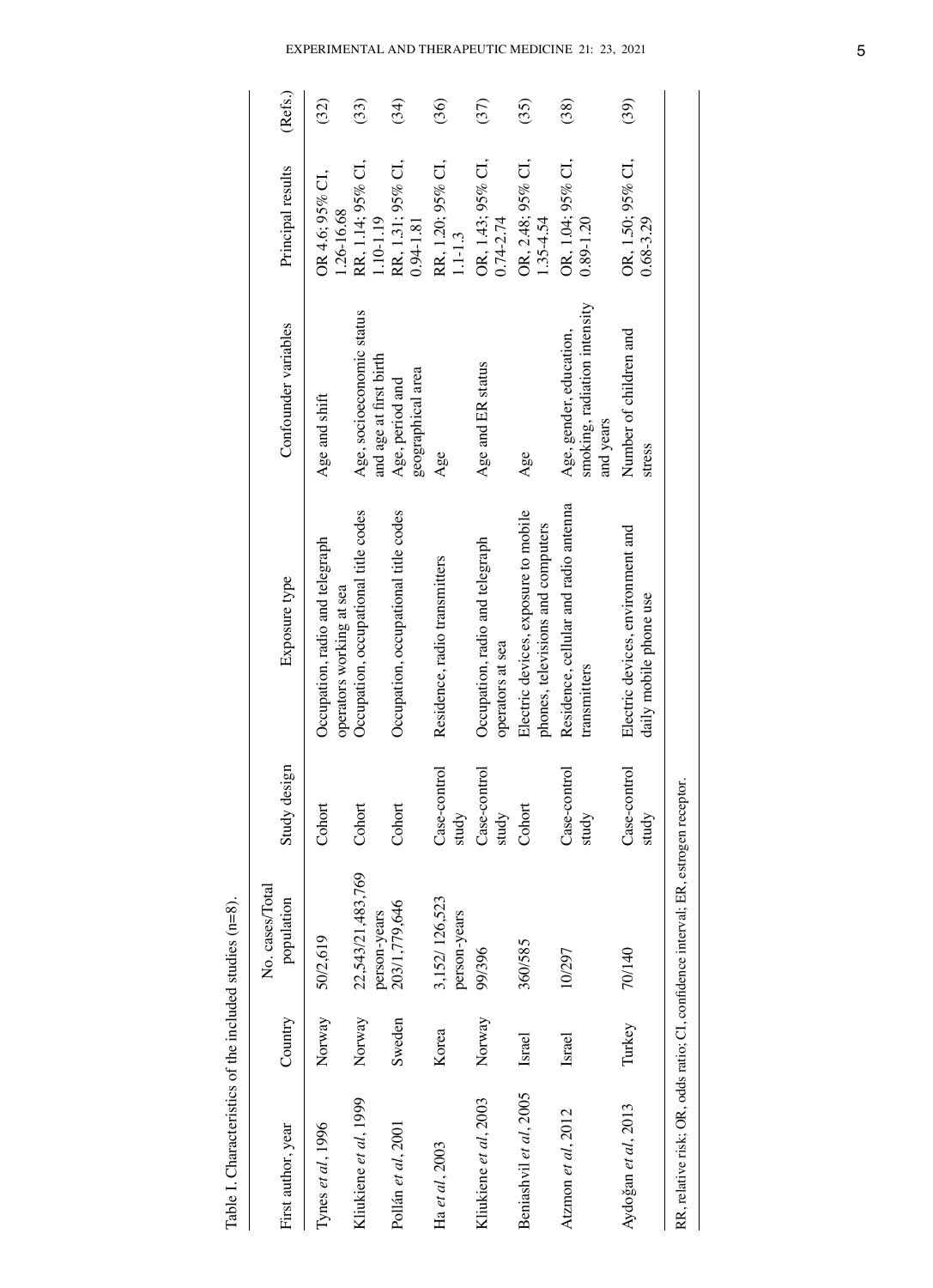| 6 |  |
|---|--|
|   |  |
|   |  |
|   |  |

Table II. Assessment of the included studies quality using the Newcastle-Ottawa Scale ( $n=8$ )

|                         |                           | Selection        |             |             | Comparability                                 |               | Exposure                            |                  |        |               |
|-------------------------|---------------------------|------------------|-------------|-------------|-----------------------------------------------|---------------|-------------------------------------|------------------|--------|---------------|
| Case control study      | definition of<br>Adequate | Representability | Selection   | Definition  | Control for important<br>factor or additional | Ascertainment | Same method of<br>ascertainment for | Non-             | Total  |               |
| First author, year      | patient cases             | of patient cases | of controls | of controls | factors                                       | of exposure   | participants                        | response<br>rate | scorea | (Refs.)       |
| Kliukiene et al, 2003   |                           |                  |             |             |                                               |               |                                     |                  |        |               |
| Ha et al, 2003          |                           |                  |             |             |                                               |               |                                     |                  |        |               |
| Atzmon et al 2012       |                           |                  |             |             |                                               |               |                                     |                  |        |               |
| Aydoğan et al, 2013     |                           |                  |             |             |                                               |               |                                     |                  |        | 5588800000000 |
| Tynes et $al$ , 1996    |                           |                  |             |             |                                               |               |                                     |                  |        |               |
| Kliukiene et al, 1999   |                           |                  |             |             |                                               |               |                                     |                  |        |               |
| Pollán et al, 2001      |                           |                  |             |             |                                               |               |                                     |                  |        |               |
| Beniashvili et al, 2005 |                           |                  |             |             |                                               |               |                                     |                  |        |               |

*Publication bias.* The visual inspection of the funnel plot indicated a slightly substantial asymmetry. The funnel plot revealed that two studies were not within the 95% CI, and Egger's regression intercept test also indicated evidence of publication bias among the studies (Egger's test, t=2.46;P=0.048). A subsequent analysis was performed using the trim‑and‑fill method, which indicated that the adjusted point estimate was  $1.121$  (95% CI, 1.067-1.177) with four missing studies imputed at the left side of the funnel plot (Fig. 8).

# **Discussion**

In the present study, a meta‑analysis of eight studies published between 1996 and 2013 was performed, in order to determine the potential association of radiofrequency radiation exposure with breast cancer. The exposure types that were examined in the present study included exposure to occupational radiofrequency radiation, which comprised female radio/telegraph operators and women employed in the electronics industry, electric appliances, including daily mobile phone and computer use and radio/antenna transmitter exposure in a radiofrequency radiation environment. The current study indicated that there was a significant association between exposure to radiofrequencies and breast cancer risk (pooled RR=1.189; 95% CI, 1.056‑1.339). To the best of our knowledge, this is the first meta‑analysis that combined studies on radiofrequency to determine an association with the risk of breast cancer. The biological mechanism via which radiofrequency radiation exposure increases the breast cancer risk may be associated with the fact that exposure to radiofrequency radiation has been revealed to result in mammary cell damage and ROS formation (40), which are the primary causes of DNA strand breaks that result in cell death (15,40,41). Although it has been indicated that non‑ionizing radiation exhibits in sufficient energy to cause DNA strand breaks, the primary cause of DNA strand breaks is considered to be a by‑product of ROS metabolism and not high-energy radiation (42-44). A number of *in vitro* studies have demonstrated an association between radiofrequency exposure and ROS production, resulting in DNA single- and double-strand breaks (42-44).

In the subgroup meta‑analyses performed in the present study, the risk of breast cancer was indicated to increase in women aged ≥50 years (RR=2.179; 95% CI, 1.260‑3.770). Aging results in a decline in physiological organ function, and it has also been indicated to be a major risk factor for cancer development (45,46). Carcinogenic risks following radiation exposure have been revealed to increase with age and enhance the risk of cell inflammation and the loss of oxidant/antioxidant equilibrium (47,48). Age is one of the risk factors that has been associated with breast cancer in women, particularly those exposed to radiation (49). The results of the present study are in accordance with those of a previous study, which reported that radiologic technologists of an older age who worked in an environment with radiation exhibited a higher lifetime attributable risk of breast cancer compared with that in other occupational groups, including radiologists, dentists and nurses (49).

Regarding the exposure type of radiofrequency, subgroup analysis revealed that mobile phone use increased breast cancer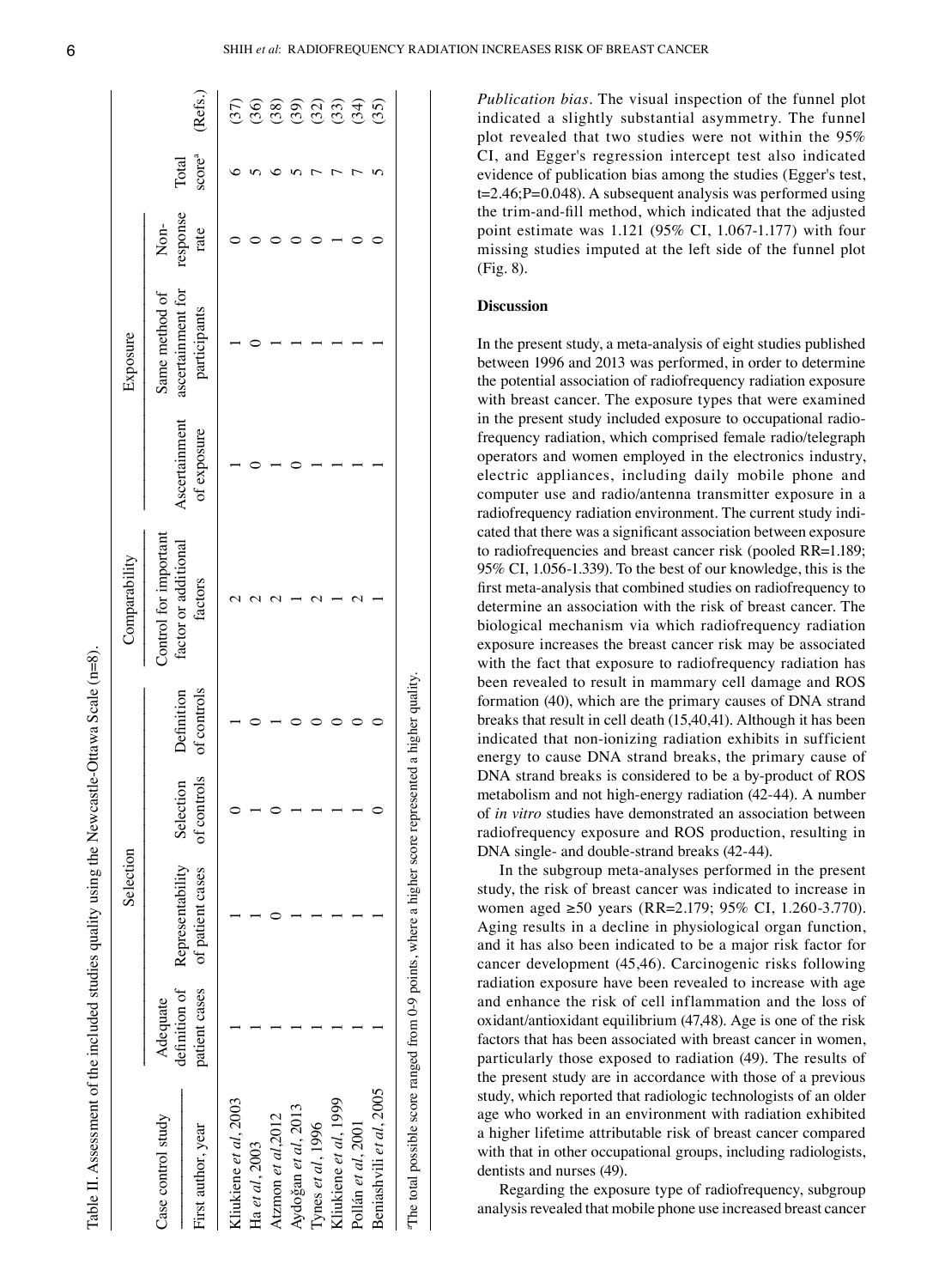

Figure 2. Forest plot of the overall effect of the association of radiofrequency exposure with the risk of breast cancer.



Figure 3. Meta-analysis of radiofrequency exposure and the risk of breast cancer among women aged ≥50 years. The subgroup analyses were based on age groups.

risk (RR=2.057; 95% CI, 1.272‑3.327). A study consisted of case reports of four young women aged 21‑39 years, who exhibited no family history and tested negative for BRCA1 and BRCA2. Their breast imaging was reviewed and demonstrated clusters of multiple tumor foci in the breast directly under the area of phone contact (50). In addition, participants who regularly carried their mobile phones close to their breast area for a period of up to 10 h a day were found to be at higher susceptibility of developing tumors on their breasts (50). Richter *et al* (51) indicated that exposure to a radiofrequency environment increased the risk of developing tumors in various organs, and that long‑time and direct exposure to radiation affected the body with a chronic adverse influence on health. When using a mobile phone, a close distance between the phone and the breasts exists, and the breasts are exposed to significant amounts of radiofrequency radiation, which contributes to DNA damage and promotes the development of breast cancer (3). In addition, it has been reported that melatonin is a hydroxyl radical scavenger, and decreased expression of melatonin has been indicated to enhance the oxidative damage and increase breast cancer risk (52). Chang *et al* (53), conducted a randomized controlled trial to estimate the effect of iPad notebooks on melatonin expression. Their results indicated that electronic devices such as iPads delayed the onset of expression and suppressed the level of melatonin (53). Therefore, the radiofrequency emitted by mobile phones or electronic devices can induce both DNA damage and the suppression of melatonin expression. Suppression of the production of melatonin may cause an increased production of estrogen, resulting in a subsequent increase in the risk of breast cancer (25,52,53).

Occupational studies have provided evidence of increased cancer risks associated with chemicals in manufacturing (polycyclic aromatic hydrocarbons) and agriculture (pesticides and dichlorodiphenyltrichloroethane), as well as night‑shift work, metals and both ionizing and non‑ionizing radiation (24,54). However, in the subgroup analysis of the current study, occupational radiofrequency exposure did not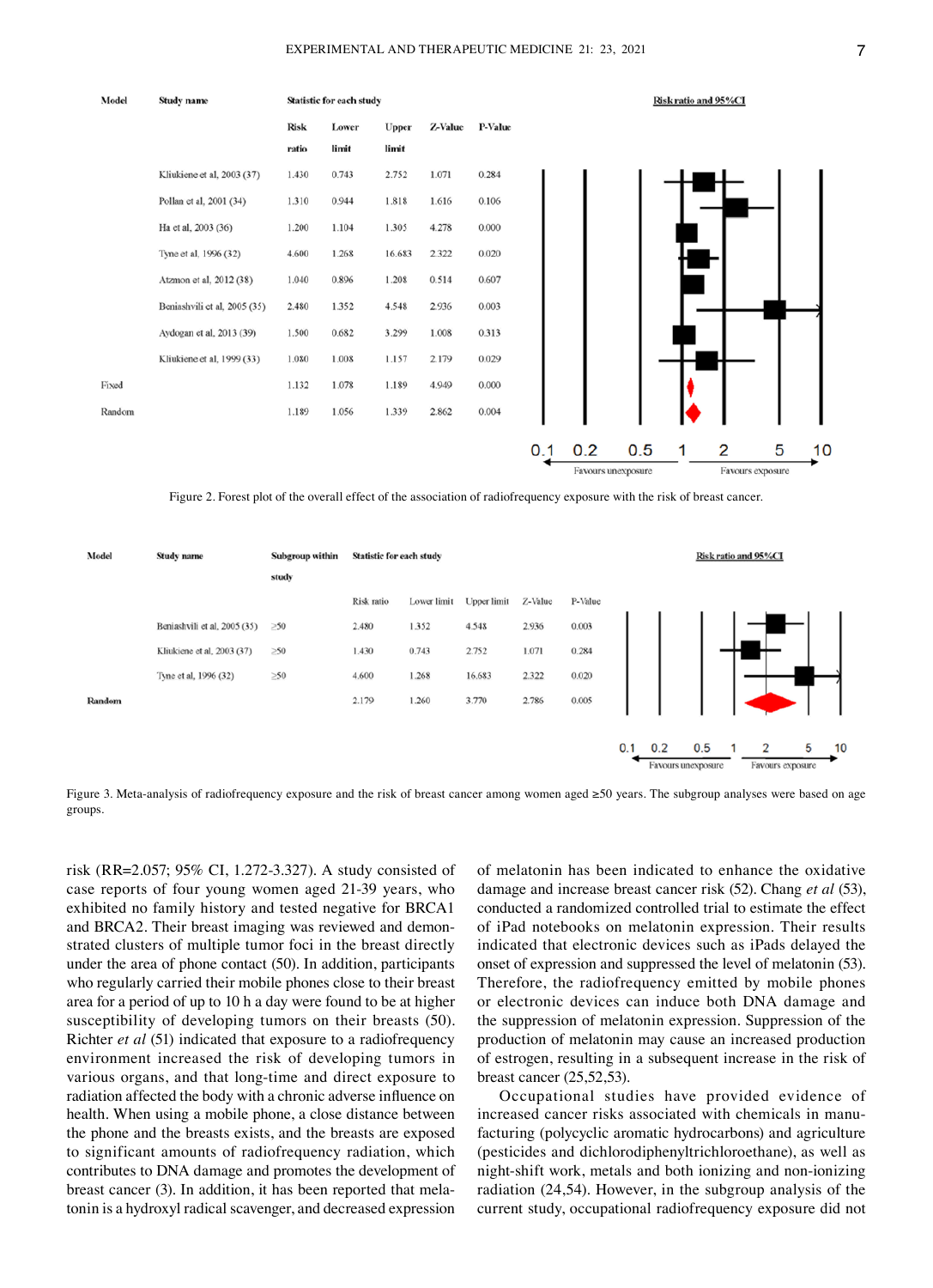

Figure 4. Meta-analysis of radiofrequency exposure and the risk of breast cancer among women aged <50 years.



Figure 5. Meta-analysis of radiofrequency exposure to mobile phones and the breast cancer risk.



Figure 6. Meta‑analysis of radiofrequency exposure in occupational environments and the breast cancer risk.

exhibit a significant association with breast cancer. This finding is supported by the study of Koeman *et al* (55), which indicated that in a Dutch cohort study occupational radiation exposure was associated with haemato-lymphoproliferative malignancies, leukemia and non‑Hodgkin's lymphoma, but not with breast cancer (adjusted hazard ratio=1.07; 95% CI, 0.94‑1.23). Moreover, McElroy *et al* (56) investigated the breast cancer risk in women who were occupationally exposed to radia‑ tion environments, and radiation exposure was differentiated into three categories: Low, medium and high exposure. The ORs were 1.06 (95% CI, 0.99‑1.14) for low, 1.09 (95% CI, 0.96‑1.23) for medium and 1.16 (95% CI, 0.90‑1.50) for high exposure. The results indicated that the risk of breast cancer was not significantly associated with occupational radiation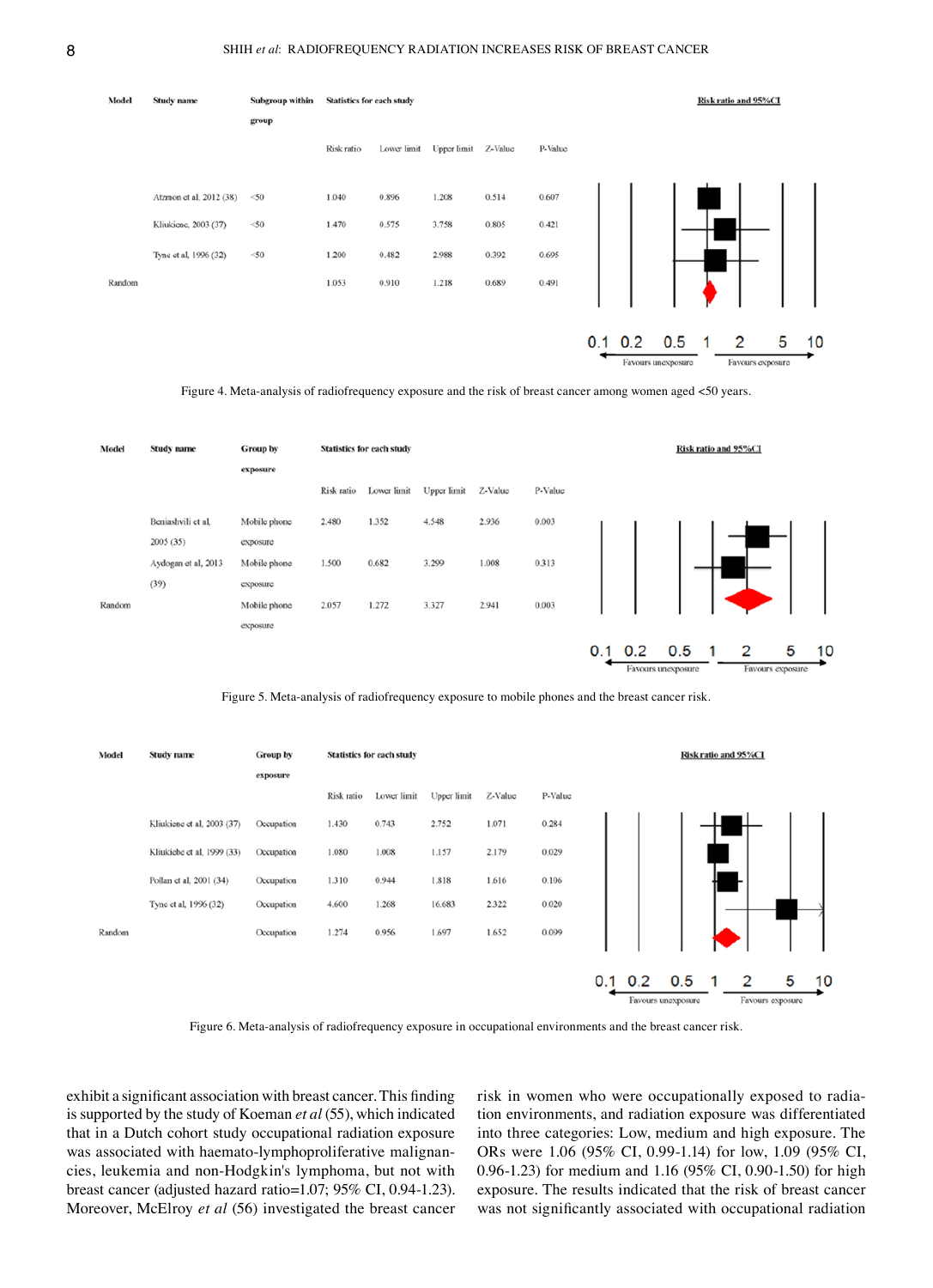

Figure 7. Meta-analysis of radiofrequency exposure to transmitters and the breast cancer risk.



Figure 8. Funnel plot of the radiofrequency exposure papers included in the meta‑analysis. The visual inspection of the funnel plot indicated a slightly substantial asymmetry.

environments, which is consistent with the current study (56). By contrast, a meta-analysis, which comprised of 23 studies, suggested that women who worked in an environment with electromagnetic radiation exhibited an increased risk of breast cancer development (OR=1.07; 95% CI, 1.02-1.13) (15).

Inconsistencies in the conclusions of several studies on occupational radiation exposure may be attributed to the lack of an accurate assessment of occupational radiofrequency field exposure, where exposure classification was regularly solely based on the occupational code/title (55). An actual effect may be overlooked due to a non-differential misclassification of exposure (55). In addition, the exposure definitions using common job codes/titles may be inaccurate (15,56). For example, electronic technicians exposed to radiofrequency radiation may also be exposed to polycyclic aromatic hydrocarbons (PAHs), which are known to increase the risk of breast cancer (56,57).

During the previous few decades, >1.5 million transmitters (radio, television and mobile phone base stations) have been installed around the world (2). A European ecological study, which surveyed 23 different European countries for cancer incidence, examined living residences and the density of frequency modulation (FM) broadcasting transmitters in various regions (19). The incidence of melanoma and breast cancer in the surveyed countries were found to be associated with their respective average densities of transmitters (19). Melanoma and breast cancer exhibited an important association with the density of FM broadcasting transmitters in the European countries examined (19). In the present study, however, no significant association was observed between a close residency to a transmission station and the development of breast cancer. The results of the current study are in accordance with those of Atzmon *et al* (38), who conducted a population‑based case‑control study, which included 260 controls and 47 patients with different types of cancers, who were diagnosed between 1989 and 2007. The determination of exposure has been based on the distance of each house to radiofrequency antennas, and a lack of association has been demonstrated between distance of the house to radiofrequency antennas and the incidence rates of breast cancer (OR=1.04; 95% CI, 0.89‑1.20) or other cancers (OR=1.00; 95% CI, 0.99‑1.02) (38). The lack of association has been attributed to the low radiofrequency levels emitted by the transmitters, resulting in a non-direct exposure of the individuals.

The current study presents certain limitations. Firstly, only results in the selected papers were used, which limited the analyses. The sample size was sufficient for an overall size effect, but the statistical power of certain subgroup analyses may be insufficient. For example, the results of the subgroup analyses on the occupational environment and transmitters were borderline significant, while with a larger sample size, these results may have exhibited a greater statistical power. Secondly, a dose‑response relationship was not determined, which was attributed to complicated exposure conditions, numerous exposure assessment methods and inconsistencies in the exposure definitions and the units of exposure calculations. Finally, the quality of the included studies was assessed using NOS. The scores of all selected studies ranged from 5-7 with the average rating being 6, which demonstrated that the quality of these studies was medium to high. A publication bias among the studies was also indicated, which may be attributed to the acceptance and publication of studies that report significant results. Therefore, additional research studies should be conducted, and higher-quality studies are required for future analysis.

In conclusion, the present study indicated that radiofrequency radiation exposure significantly increased the risk of breast cancer, especially in women aged ≥50 years and individuals who used electric appliances, such as mobile phones and computers. Therefore, effective self‑protection strategies against radiofrequency radiation require further development.

## **Acknowledgements**

Not applicable.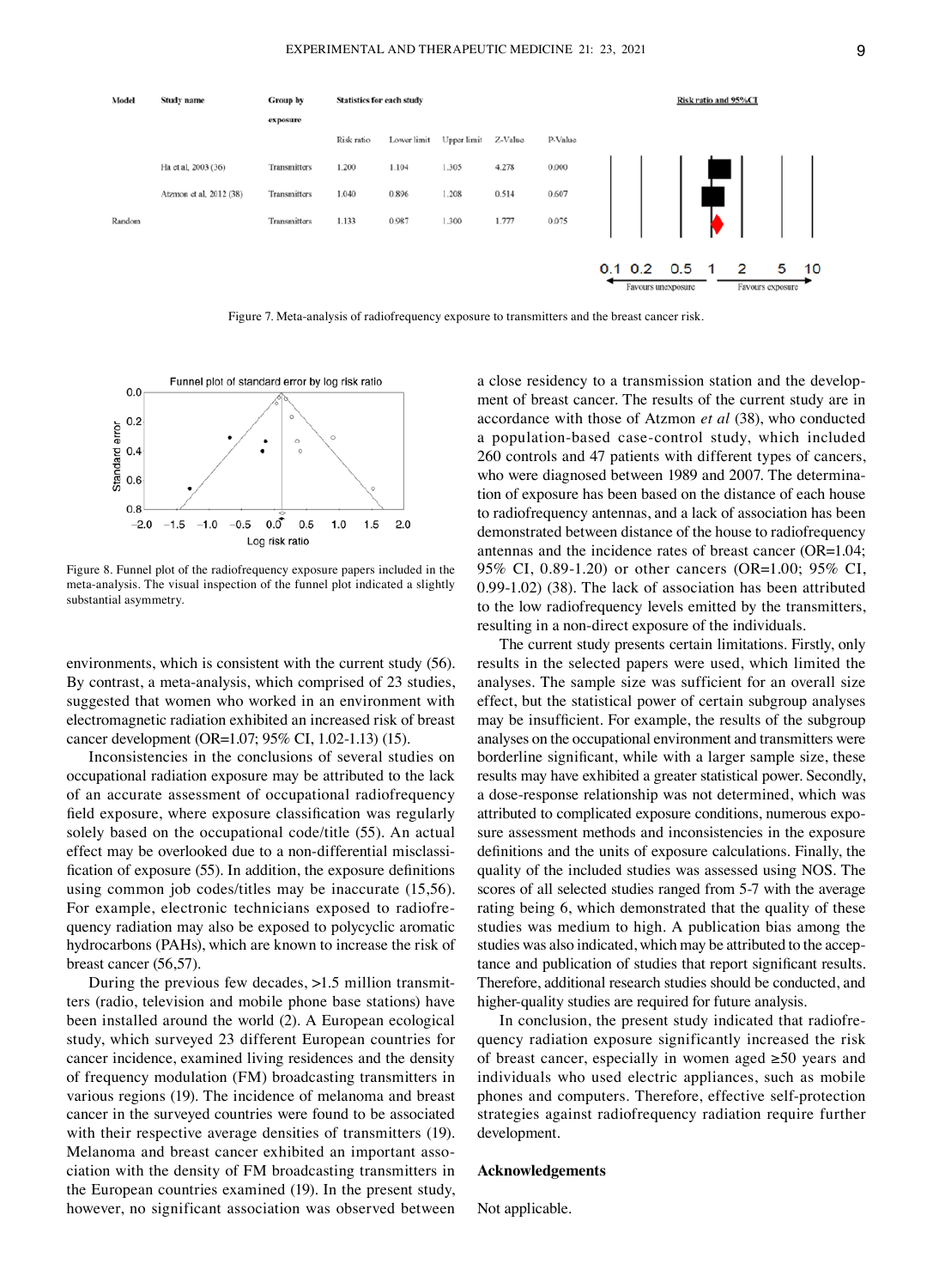#### **Funding**

The present study was supported by The Ministry of Science and Technology, Taiwan (grant nos. MOST 103-2314-B‑040‑005‑MY3 and MOST 106‑2314‑B‑038‑013‑MY3).

#### **Availability of data and materials**

All data generated or analyzed during this study are included in this published article.

# **Authors' contributions**

YWS, AO and HTT conceived and designed the study. YWS and CSH collected the data. YWS, WHH and KHC analyzed and interpreted the data. YWS drafted the article. HTT critically revised the article. All authors read and approved the final manuscript.

#### **Ethics approval and consent to participate**

Not applicable.

## **Patient consent for publication**

Not applicable.

## **Competing interests**

The authors declare that they have no competing interests.

#### **References**

- 1. Engel CL, Sharima Rasanayagam M, Gray JM and Rizzo J: Work and femalebreast cancer: The state of the evidence, 2002‑2017. New Solut 28: 55‑78, 2018.
- 2. Jalilian H, Eeftens M, Ziaei M and Röösli M: Public exposure to radiofrequency electromagnetic fields in everyday microenvironments: An updated systematic review for Europe. Environ Res 176: 108517, 2019.
- 3. MelnickRL: Commentary on the utility of the national toxicology program study on cell phone radiofrequency radiation data for assessing human health risks despite unfounded criticisms aimed at minimizing the findings of adverse health effects. Environ Res 168: 1‑6, 2019.
- 4. Mokarram P, Sheikhi M, Mortazavi SMJ, Saeb S and Shokrpour N: Effect of exposure to 900 MHz GSM mobile phone radiofrequency radiation on estrogen receptor methylation status in colon cells of male sprague dawley rats. J Biomed Phys Eng 7: 79‑86, 2017.
- 5. IARC Working Group on the Evaluation of Carcinogenic Risks to Humans: Non-ionizing radiation, Part 2: Radiofrequency electromagnetic fields. IARC Monogr Eval Carcinog Risks Hum 102: 1‑460, 2013.
- 6. Belyaev I, Dean A, Eger H, Hubmann G, Jandrisovits R, Kern M, Kundi M, Moshammer H, Lercher P, Müller K, *et al*: EUROPAEM EMF Guideline 2016 for the prevention, diagnosis and treatment of EMF‑related health problems and illnesses. Rev Environ Health 31: 363‑397, 2016.
- Kuo CN, Liao YM, Kuo LN, Tsai HJ, Chang WC and Yen Y: Cancers in Taiwan: Practical insight from epidemiology, treatments, biomarkers, and cost. J Formos Med Assoc, Sep 12, 2019 (Online ahead of print).
- 8. Lee KR, Hwang IC, Han KD, Jung J and Seo MH: Waist circumference and risk of breast cancer in Korean women: A nationwide cohort study. Int J Cancer 142: 1554‑1559, 2018.
- 9. Groenendijk FH, Jager A, Cardoso F and van Deurzen CHM: A nationwide registry‑based cohort study of the MammaPrint genomic risk classifier in invasive breast cancer. Breast 38: 125‑131, 2018.
- 10. Pop LA, Cojocneanu‑Petric RM, Pileczki V, Morar‑Bolba G, Irimie A, Lazar V, Lombardo C, Paradiso A and Berindan-Neagoe I: Genetic alterations in sporadic triple negative breast cancer. Breast 38: 30‑38, 2018.
- 11. Elwood PC, Whitmarsh A, Gallacher J, Bayer A, Adams R, Heslop L, Pickering J, Morgan G, Galante J, Dolwani S, *et al*: Healthy living and cancer: Evidence from UK Biobank. Ecancermedicalscience 12: 792, 2018.
- 12. Zeinomar N, Thai A, Cloud AJ, McDonald JA, Liao Y and Terry MB: Alcohol consumption and breast cancer‑specific and all‑cause mortality in women diagnosed with breast cancer at the New York site of the breast cancer family registry. PLoS One 12: e0189118, 2017.
- 13. Larsen J, Wallace P, Sim F, Chick J, Jarvis S, Lidington I, Neidle S, Ogden G and Owens L: Accuracy of alcohol and breast cancer risk information on Drinkaware's website. Drug Alcohol Rev 37: 304‑306, 2018.
- 14. Takizawa Y, Kawai M, Kakugawa Y, Nishino Y, Ohuchi N and Minami Y: Alcohol consumption and breast cancer risk according to hormone receptor status in Japanese women: A case‑control study. Tohoku J Exp Med 244: 63‑73, 2018.
- 15. Chen Q, Lang L, Wu W, Xu G, Zhang X, Li T and Huang H: A meta‑analysis on the relationship between exposure to ELF-EMFs and the risk of female breast cancer. PLoS One 8: e69272, 2013.
- 16. Balekouzou A, Yin P, Afewerky HK, Bekolo C, Pamatika CM, NambeiSW, DjeintoteM, Doui DoumgbaA, Mossoro‑KpindeCD, Shu C, *et al*: Behavioral risk factors of breast cancer in Bangui of Central African Republic: A retrospective case‑control study. PLoS One 12: e0171154, 2017.
- 17. Cig B and Naziroglu M: Investigation of the effects of distance from sources on apoptosis, oxidative stress and cytosolic calcium accumulation via TRPV1 channels induced by mobile phones and Wi‑Fi in breast cancer cells. Biochim Biophys Acta 1848: 2756‑2765, 2015.
- 18. Esmekaya MA, Canseven AG, Kayhan H, Tuysuz MZ, Sirav B and Seyhan N: Mitochondrial hyperpolarization and cytochrome‑c release in microwave‑exposed MCF‑7 cells. Gen Physiol Biophys 36: 211‑218, 2017.
- 19. Hallberg O: Cancer incidence vs. FM radio transmitter density. Electromagn Biol Med 35: 343‑347, 2016.
- 20. Alkan A, Kutuk T, Karci E, Yasar A, Hicsonmez A and Utkan G: Radiation‑induced tumor lysis syndrome in chronic lymphocytic leukemia. Turk J Haematol 33: 248‑250, 2016.
- 21. Wang P, Hou C, Li Y and Zhou D: Wireless phone use and risk of adult glioma: Evidence from a meta‑analysis. World Neurosurg 115: e629‑e636, 2018.
- 22. Yang M, Guo W, Yang C, Tang J, Huang Q, Feng S, Jiang A, Xu X and Jiang G: Mobile phone use and glioma risk: A system‑ atic review and meta‑analysis. PLoS One 12: e0175136, 2017.
- 23. Bortkiewicz A, Gadzicka E and Szymczak W: Mobile phone use and risk for intracranial tumors and salivary gland tumors‑A meta‑analysis. Int J Occup Med Environ Health 30: 27‑43, 2017.
- 24. Fenga C: Occupational exposure and risk of breast cancer. Biomed Rep 4: 282‑292, 2016.
- 25. Sagar S, Dongus S, Schoeni A, Roser K, Eeftens M, Struchen B, Foerster M, Meier N, Adem S and Röösli M: Radiofrequency electromagnetic field exposure in everyday microenvironments in Europe: A systematic literature review. J Expo Sci Environ Epidemiol 28: 147‑160, 2018.
- 26. Stang A: Critical evaluation of the Newcastle‑Ottawa scale for the assessment of the quality of nonrandomized studies in meta‑analyses. Eur J Epidemiol 25: 603‑605, 2010.
- 27. Pagano M and Gauvreau K: Principles of biostatistics (2nd edition). Duxbury Press, 2000.
- 28. Ioannidis JP, Patsopoulos NA and Evangelou E: Uncertainty in heterogeneity estimates in meta‑analyses. BMJ 335: 914‑916, 2007.
- 29. Egger M, Davey Smith G, Schneider M and Minder C: Bias in meta-analysis detected by a simple, graphical test. BMJ 315: 629‑634, 1997.
- 30. Shi L and Lin L: The trim‑and‑fill method for publication bias: Practical guidelines and recommendations based on a large database of meta‑analyses. Medicine (Baltimore) 98: e15987, 2019.
- 31. Moher D, Liberati A, Tetzlaff J and Altman DG; PRISMA Group: Preferred reporting items for systematic reviews and meta‑analyses: The PRISMA statement. PLoS Med 6: e1000097, 2009.
- 32. Tynes T, Hannevik M, Andersen A, Vistnes AI and Haldorsen T: Incidence of breast cancer in Norwegian female radio and tele‑ graph operators. Cancer Causes Control 7: 197‑204, 1996.